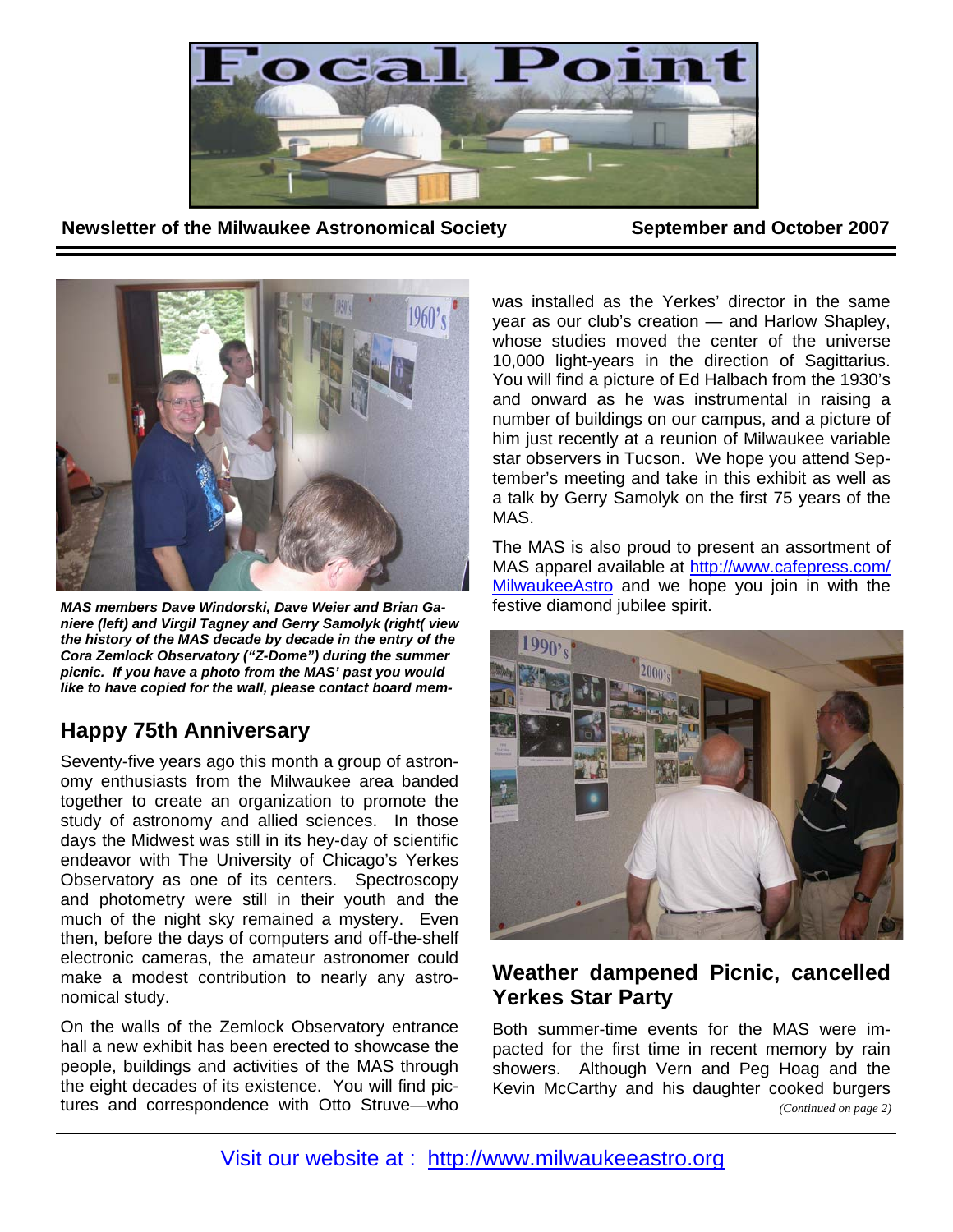#### *(Continued from page 1)*

and hot dogs under a canopy, and picnicker's clothes were dampened by the sprinkles that started soon after the official start, spirits ran high. By the time twilight set in, a full fledged downpour all but



*Kevin McCarthy and daughter help out at the picnic.* 

signaled the cancellation of the Yerkes Star Party. (No, Neil, that's not a high-speed fan in Z-dome, that's the rain hitting the dome.)

Fewer people showed up for the picnic than in previous years, which meant more food for those who did come. (And good food it was too!)

The raffle was also smaller than in recent years.

"It's getting harder and harder to get people to donate," reports Vern Hoag, the picnic's organizer, "So make sure you send a thank you email or something to those who did give."

As usual there was a mix of prizes for the children and the adults including a couple of subscriptions to Astronomy Magazine wrangled–up by Jill Roberts.

# **Annual Dues Reminder**

Just a gentle reminder that membership renewals are due at the September meeting.

## **Summer and Fall Campout**

In spite of cloudy weather on Saturday, the first MAS campout of the year at Dan Yanko's farm near Rib Lake was a monumental success. Friday, August 10 was clear until 3 o'clock in the morning. The enclosed photos from our yearling member Dave W. show just how wonderful the dark skies are. Sleeping arrangements were made either in tents or Dan's farm-house. Neil Simmons came up after making his own forecast that the skies would clear during the night, but when they did he was too tired to see straight. Variable cloud observing around the campfire was the evening's activity

Even the cloudy weather didn't stop the fun as the area has loads of outdoor activities.



*Survivor: Rib Lake. Cast from left to right: Kipp Hoffman, Jill Roberts, Dan Yanko, Amelia Windorski, Lana Silke, and Dave Windorski.* 

## **Math Poetry**

 $(12 + 144 + 20 + 3 \text{ sqrt}(4)) / 7 = 9^2 + 0$ 

Twelve, a gross, a score, and three times the square-root of four, divide by eleven, oh no, that's a seven, is nine squared and not a bit more.

## **Another kind of Latin?**

O SIBILE DER DEGO FORTI BUSIS IN ERO O NOBILE DEMIS TRUX SI VATIS INEM: CAUS EN DUX (Translation next month)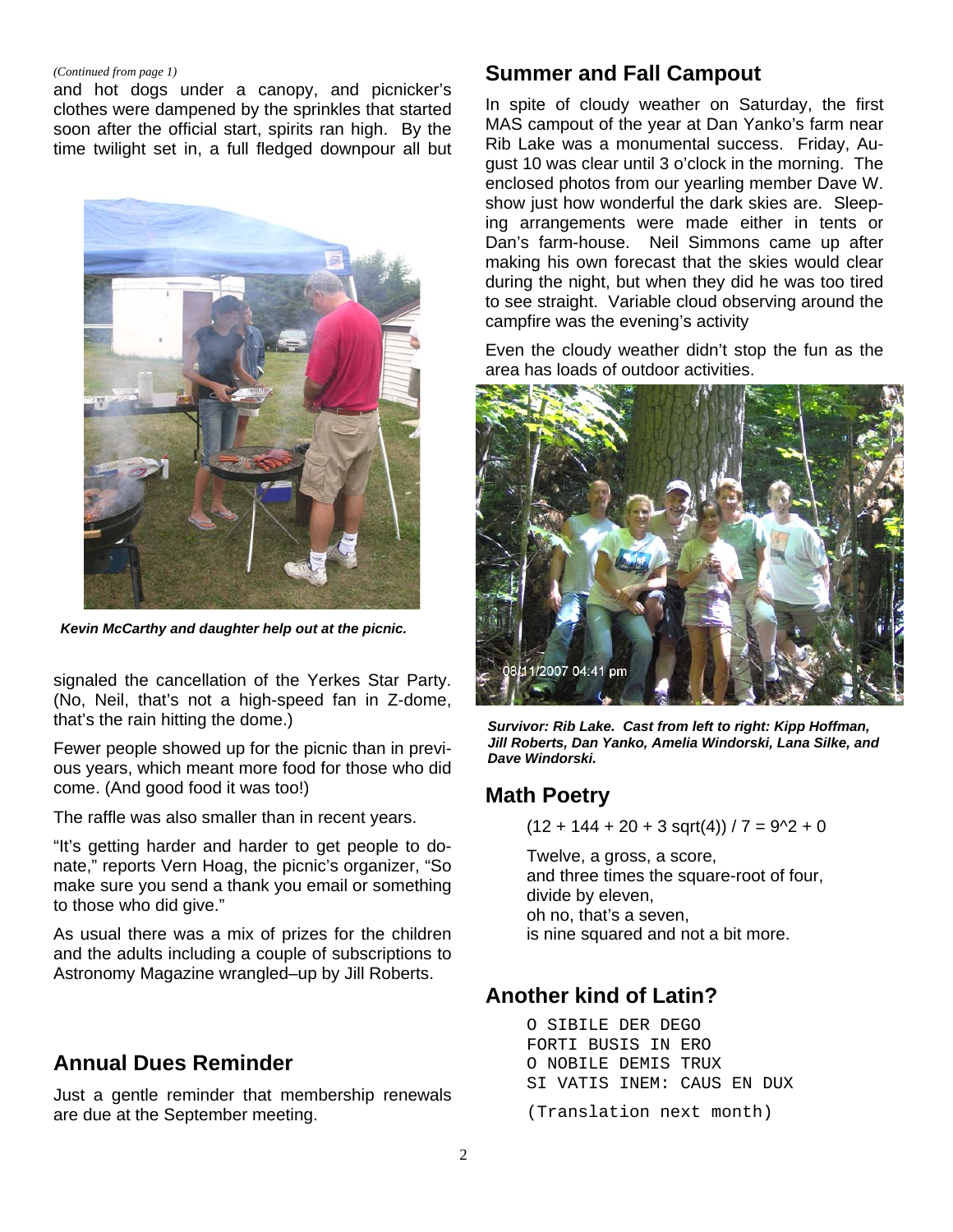# **Summer and Fall Campout Gallery**

*Both these pictures were taken by Dave Windorski on the first night of the campout.*



*M27 was taken with the LX200 using an f3.3 focal reducer. The image is composed of about 30 – one minute frames of color data from a DSI-IIc and about 30 – one minute luminance frames from a DSI-Pro II.* 



*M31 was taken with the Megrez 90mm refractor with an f6.3 focal reducer. About 30 frames of 15sec each of color from the DSI-IIc.* 

# *Sept - Oct Calendar*

- Sept 7 (Fri) Public Observing Session. 7:30 pm Topic: **Galaxies**.
- Sept 21 (Fri) Board Mtg. Quonset 7:00 pm New Member Mtg. Z-Dome 7:30 pm General Mtg. Quonset 8:00 pm **MAS, the First 75 Years**" - Gerry **Samolyk**
- Oct 5 (Fri) Public Observing Session. 7:30 pm Topic: **Double and Multiple Stars**.
- Oct 12-13 (Fri-Sat) Second MAS Campout. Rib Lake, WI
- Oct 19 (Fri) Board Mtg. Quonset 7:00 pm New Member Mtg. Z-Dome 7:30 pm General Mtg. Quonset 8:00 pm
- *Unless otherwise specified meetings are at the Observatory. Check our website for up-todate information on meetings and events.*

#### **Focal Point Publishing Guidelines**

The "Focal Point" is published bi-monthly (Jan, March, May, July, Sept, Nov).

Articles, Announcements, Graphics, Photos, Swap/Sale Ads etc. should be **submitted 10 days prior to the first of the month** of the pending issue.

Article inputs are **strongly** recommended via email in a Text or Word compatible format.

Submit Focal Point inputs to: **MASFocalPoint@yahoo.com**